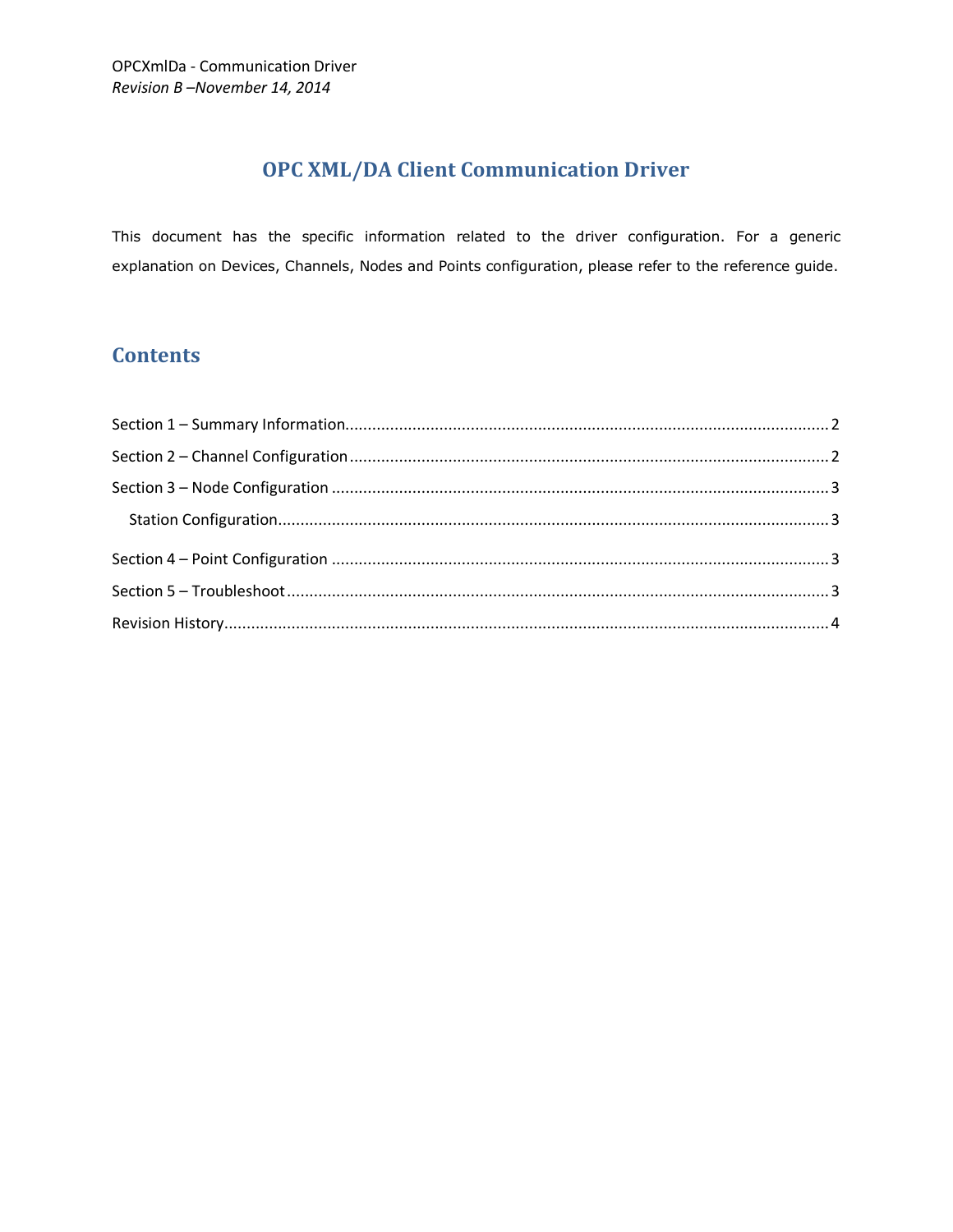## <span id="page-1-0"></span>**Section 1 – Summary Information**

**Communication Driver Name**: OPC XML/DA Client

**Implementation DLL**: T.ProtocolDriver.OPCXmlDA.dll

**Protocol**: OPC proprietary

**Interface**: OPC proprietary

**Description**: OPC Xml/DA Client implements communication with local and remote OPC servers. The

communications blocks are dynamically created according the pooling cycle defined on the Access

Type for each Device Point.

**OPC servers supported:** Any OPC server compatible with OPC Xml/DA v2.05 or v3.0 specifications

**Protocol Options**: None

**Max number of nodes**: user defined

**PC Hardware requirements**: none

**PC Software requirements**: OPC Core components

Note: You can find the OPC Core components in the OPC Foundation web site. <http://www.opcfoundation.org/>

## <span id="page-1-1"></span>**Section 2 – Channel Configuration**

There is no channel configuration for OPC Xml/DA Client channels.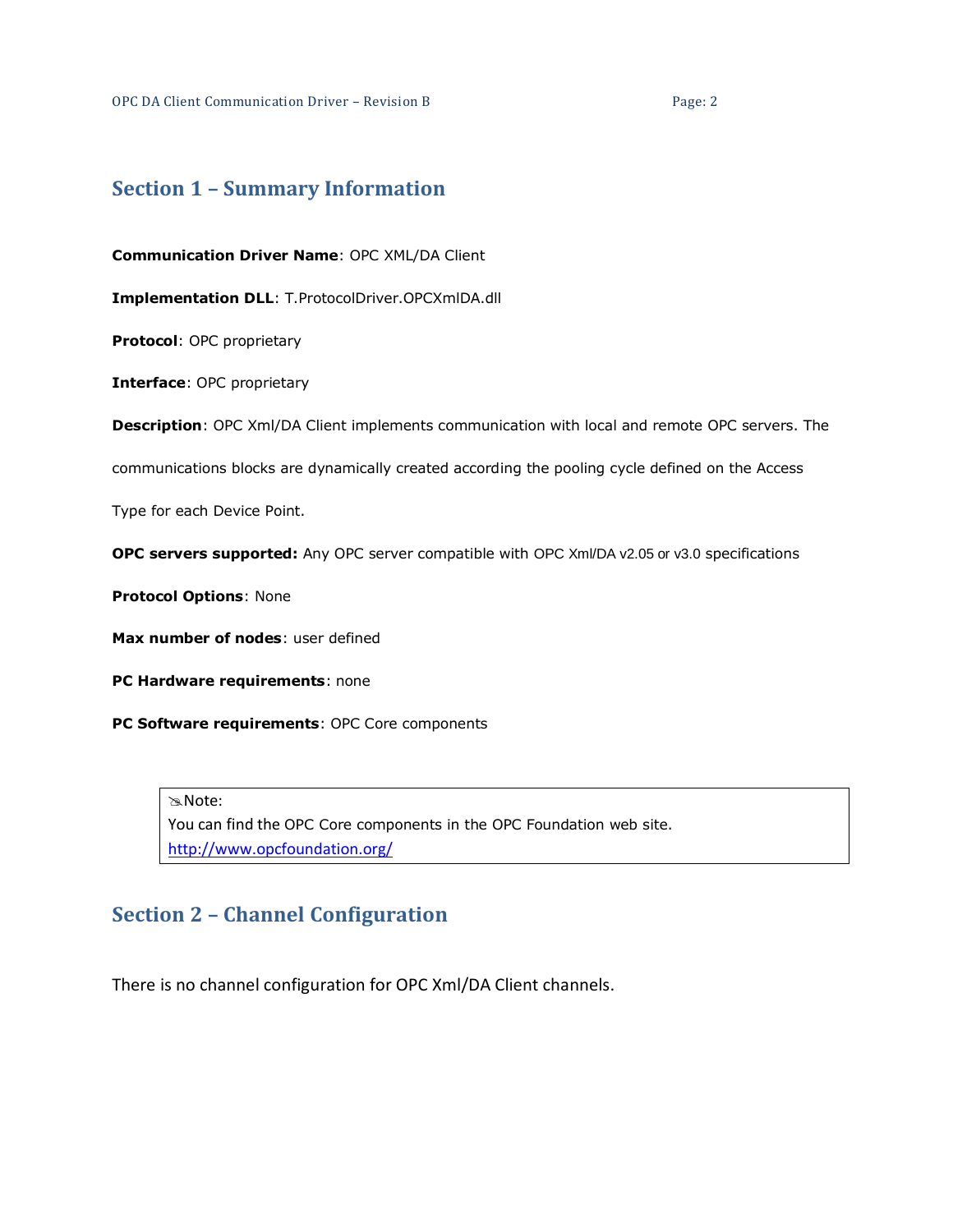# <span id="page-2-0"></span>**Section 3 – Node Configuration**

### <span id="page-2-1"></span>**Station Configuration**

**Service URL**: Defines the location of the OPC Server. Example: OPCDAServer.2, [\\192.168.1.201\](file://192.168.1.201/Tatsoft.OPCDAServer.1) OPCDAServer.2, http://192.168.1.2:4200

**Refresh Rate**: Server update rate.

**AllItemsSameGroup**: Flag indicating whether driver should add all items at the same OPC group and only one connection is created with OPC Server.

**EnableReadPolling**: Flag indicating whether reading is by polling.

**ReadFromDevice**: Force all reads made from device.

**UseTimestampFromComputer**: Use timestamp from computer instead of device.

## <span id="page-2-2"></span>**Section 4 – Point Configuration**

Choose the OPCServer item that will communicate with the tag.

You can type the OPC Server item name into the textbox, or you can browse the OPC Server items with the cell editor.

OPC Arrays: You should configure the Array field in Modifiers column.

## <span id="page-2-3"></span>**Section 5 – Troubleshoot**

The status of the driver execution can be observed through the diagnostic tools, which are:

• Trace window